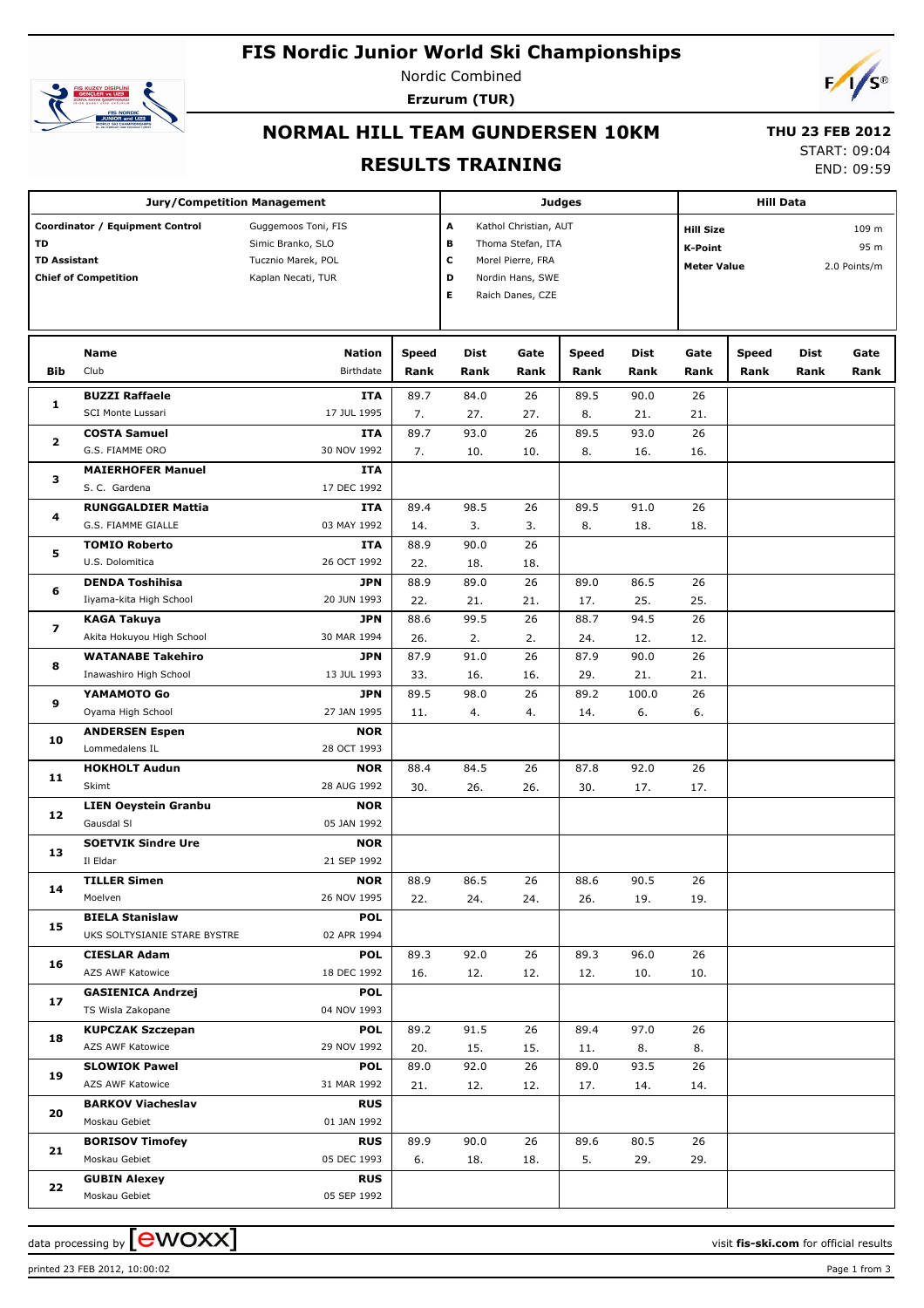## **FIS Nordic Junior World Ski Championships**



Nordic Combined **Erzurum (TUR)**



## **NORMAL HILL TEAM GUNDERSEN 10KM**

#### **RESULTS TRAINING**

 **THU 23 FEB 2012** START: 09:04

END: 09:59

|     | Name                                      | Nation                    | <b>Speed</b> | Dist        | Gate      | <b>Speed</b> | Dist        | Gate      | <b>Speed</b> | Dist | Gate |
|-----|-------------------------------------------|---------------------------|--------------|-------------|-----------|--------------|-------------|-----------|--------------|------|------|
| Bib | Club                                      | Birthdate                 | Rank         | Rank        | Rank      | Rank         | Rank        | Rank      | Rank         | Rank | Rank |
|     | <b>KLIMOV Evgeniy</b>                     | <b>RUS</b>                |              |             |           |              |             |           |              |      |      |
| 23  | Dinamo Perm                               | 03 FEB 1994               |              |             |           |              |             |           |              |      |      |
|     | <b>MASTIEV Samir</b>                      | <b>RUS</b>                |              |             |           |              |             |           |              |      |      |
| 24  | Ekaterinburg                              | 13 JAN 1993               |              |             |           |              |             |           |              |      |      |
|     | <b>OZERKIN Alexey</b>                     | <b>RUS</b>                | 89.7         | 79.5        | 26        | 89.3         | 85.5        | 26        |              |      |      |
| 25  | St. Petersburg                            | 17 JAN 1992               | 7.           | 30.         | 30.       | 12.          | 28.         | 28.       |              |      |      |
| 26  | <b>DRINOVEC Mitja</b>                     | <b>SLO</b>                | 88.6         | 65.0        | 26        | 88.2         | 70.0        | 26        |              |      |      |
|     | Nsk Trzic trifix                          | 22 FEB 1996               | 26.          | 34.         | 34.       | 27.          | 33.         | 33.       |              |      |      |
| 27  | <b>MAVC Borut</b>                         | <b>SLO</b>                | 87.5         | 74.5        | 26        | 87.1         | 87.0        | 26        |              |      |      |
|     | SSK Ljubno BTC                            | 07 MAR 1994               | 34.          | 33.         | 33.       | 33.          | 24.         | 24.       |              |      |      |
| 28  | <b>OBLAK Luka</b>                         | <b>SLO</b>                |              |             |           |              |             |           |              |      |      |
|     | SSK Alpina Ziri                           | 07 APR 1994               |              |             |           |              |             |           |              |      |      |
| 29  | <b>SINKOVEC Nace</b>                      | <b>SLO</b>                | 90.8         | 87.5        | 26        | 90.5         | 94.0        | 26        |              |      |      |
|     | SSK Alpina Ziri                           | 15 JAN 1992               | 1.           | 23.         | 23.       | 1.           | 13.         | 13.       |              |      |      |
| 30  | <b>TURJAK Alen</b>                        | <b>SLO</b>                | 89.3         | 96.0        | 26        | 89.1         | 105.0       | 26        |              |      |      |
|     | SSK Mislinja                              | 03 JUN 1992               | 16.          | 6.          | 6.        | 16.          | 1.          | 1.        |              |      |      |
| 31  | <b>FAWER Sven</b>                         | SUI                       | 90.0         | 98.0        | 26        | 89.6         | 102.0       | 26        |              |      |      |
|     | Les Diablerets                            | 11 MAR 1993               | 5.           | 4.          | 4.        | 5.           | 3.          | 3.        |              |      |      |
| 32  | <b>KIRCHHOFER Jan</b><br><b>SC Kriens</b> | SUI<br>18 SEP 1995        | 89.5         | 89.0<br>21. | 26<br>21. | 88.9<br>19.  | 90.5<br>19. | 26<br>19. |              |      |      |
|     | <b>KALINICHENKO Vitaliy</b>               | <b>UKR</b>                | 11.          |             |           |              |             |           |              |      |      |
| 33  | Vorokhta Ski School                       | 09 AUG 1993               |              |             |           |              |             |           |              |      |      |
|     | <b>PASICHNYK Viktor</b>                   | <b>UKR</b>                |              |             |           |              |             |           |              |      |      |
| 34  | Kremenets ski school                      | 02 NOV 1992               |              |             |           |              |             |           |              |      |      |
|     | <b>FIELD Clifford</b>                     | <b>USA</b>                |              |             |           |              |             |           |              |      |      |
| 35  | Steamboat Sprgs Winter Sprts Club         | 29 SEP 1992               |              |             |           |              |             |           |              |      |      |
|     | <b>LOOMIS Adam</b>                        | <b>USA</b>                |              |             |           |              |             |           |              |      |      |
| 36  | Steamboat Sprgs Winter Sprts Club         | 19 MAR 1992               |              |             |           |              |             |           |              |      |      |
|     | <b>LYNCH Erik</b>                         | <b>USA</b>                |              |             |           |              |             |           |              |      |      |
| 37  | Steamboat Sprgs Winter Sprts Club         | 09 JUN 1994               |              |             |           |              |             |           |              |      |      |
|     | <b>WARD Michael</b>                       | <b>USA</b>                |              |             |           |              |             |           |              |      |      |
| 38  | Steamboat Sprgs Winter Sprts Club         | 23 DEC 1992               |              |             |           |              |             |           |              |      |      |
| 39  | <b>OZTASYONAR Mustafa</b>                 | <b>TUR</b>                |              |             |           |              |             |           |              |      |      |
|     |                                           | 03 MAR 1993               |              |             |           |              |             |           |              |      |      |
| 40  | <b>BRANDNER Alexander</b>                 | <b>AUT</b>                |              |             |           |              |             |           |              |      |      |
|     | SC Bischofshofen                          | 06 SEP 1992               |              |             |           |              |             |           |              |      |      |
| 41  | <b>ORTER Philipp</b>                      | <b>AUT</b>                |              |             |           |              |             |           |              |      |      |
|     | SV Villach                                | 16 FEB 1994               |              |             |           |              |             |           |              |      |      |
| 42  | <b>POMMER David</b>                       | <b>AUT</b>                |              |             |           |              |             |           |              |      |      |
|     | SV Innsbruck- Bergisel                    | 08 MAR 1993               |              |             |           |              |             |           |              |      |      |
| 43  | <b>REHRL Franz-Josef</b>                  | <b>AUT</b>                | 90.1         | 100.0       | 26        | 89.6         | 101.0       | 26        |              |      |      |
|     | WSV Ramsau                                | 15 MAR 1993               | 3.           | 1.          | 1.        | 5.           | 4.          | 4.        |              |      |      |
| 44  | <b>SEIDL Mario</b><br>TSU St. Veit        | <b>AUT</b><br>08 DEC 1992 |              |             |           |              |             |           |              |      |      |
|     | <b>DANDURAND Sebastien</b>                | CAN                       | 89.7         | 75.5        | 26        | 89.7         | 77.5        | 26        |              |      |      |
| 45  | Altius Nordic ski club                    | 18 APR 1993               | 7.           | 32.         | 32.       | 4.           | 32.         | 32.       |              |      |      |
|     | <b>MAH Nathaniel</b>                      | <b>CAN</b>                | 88.6         | 86.0        | 26        | 88.7         | 89.0        | 26        |              |      |      |
| 46  | Altius Nordic ski club                    | 08 SEP 1995               | 26.          | 25.         | 25.       | 24.          | 23.         | 23.       |              |      |      |
|     | <b>OPLISTIL Adam</b>                      | CZE                       |              |             |           |              |             |           |              |      |      |
| 47  |                                           | 01 JAN 1993               |              |             |           |              |             |           |              |      |      |
|     | <b>PORTYK Tomas</b>                       | CZE                       |              |             |           |              |             |           |              |      |      |
| 48  |                                           | 06 APR 1996               |              |             |           |              |             |           |              |      |      |

printed 23 FEB 2012, 10:00:02 Page 2 from 3

data processing by **CWOXX** and  $\overline{A}$  and  $\overline{B}$  wisit **fis-ski.com** for official results